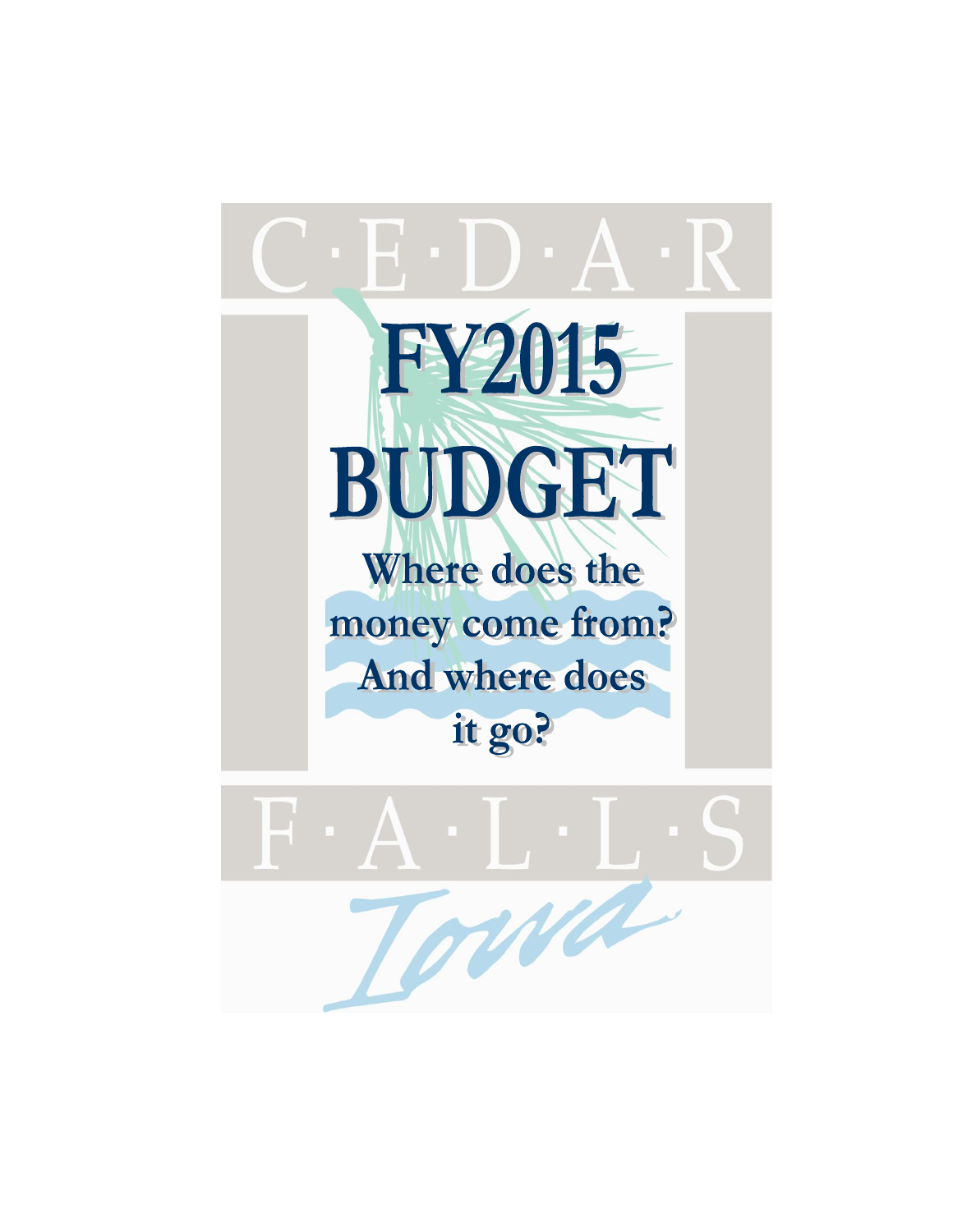

The Department of Administrative Services hereby submits the Budget Brochure for 2015. This report is intended to provide the public with a brief summary of the City's Budget for the fiscal year from July 1, 2014 through June 30, 2015. Since the complete FY15 document may contain data unfamiliar to many readers, we have tried to depict our budget highlights through graphics, charts, and condensed table presentation.

This financial information has been gathered from a much lengthier document. The three-year financial plan includes the FY2015 budget, FY2016 and FY2017 projections, the City Council goals, long-term financial strategies, and the Capital Improvement Program. The financial plan also includes charts illustrating property tax effects, debt service schedules, employee information, and other miscellaneous graphs and statistical information. If anyone would like to purchase a copy of a complete FY2015-2017 Financial Plan, they should contact the Department of Administrative Services at (319) 273-8600 or visit the City's website at [www.cedarfalls.com.](http://www.cedarfalls.com/)

|                                | <b>Total Levy</b>   | <b>Property Tax</b> |
|--------------------------------|---------------------|---------------------|
| <b>Department or Fund</b>      | <b>Property Tax</b> | Per \$1,000         |
| <b>Administrative Services</b> | 5.98%               | 0.72                |
| Admin./Leg./Miscellaneous      | 3.30%               | 0.39                |
| <b>Debt Service</b>            | 5.89%               | 0.60                |
| <b>Developmental Services</b>  | 4.94%               | 0.59                |
| <b>Fire Department</b>         | 10.57%              | 1.26                |
| Human & Leisure Services       | 14.02%              | 1.67                |
| Levy - Cedar Falls Band        | 0.17%               | 0.02                |
| Levy - Liability Insurance     | 1.07%               | 0.12                |
| Levy - MET Transit             | 2.09%               | 0.25                |
| Levy - Library                 | 2.27%               | 0.27                |
| Levy-EMA                       | 1.96%               | 0.23                |
| Library                        | 4.39%               | 0.52                |
| Mayor                          | 0.43%               | 0.05                |
| <b>Police Department</b>       | 20.74%              | 2.47                |
| <b>Public Works</b>            | 3.51%               | 0.42                |
| Trust & Agency                 | 18.67%              | 2.23                |
| Total Levy                     | 100.00%             | \$11.81             |

#### **Cedar Falls FY15 Property Tax Where the Property Tax is Spent**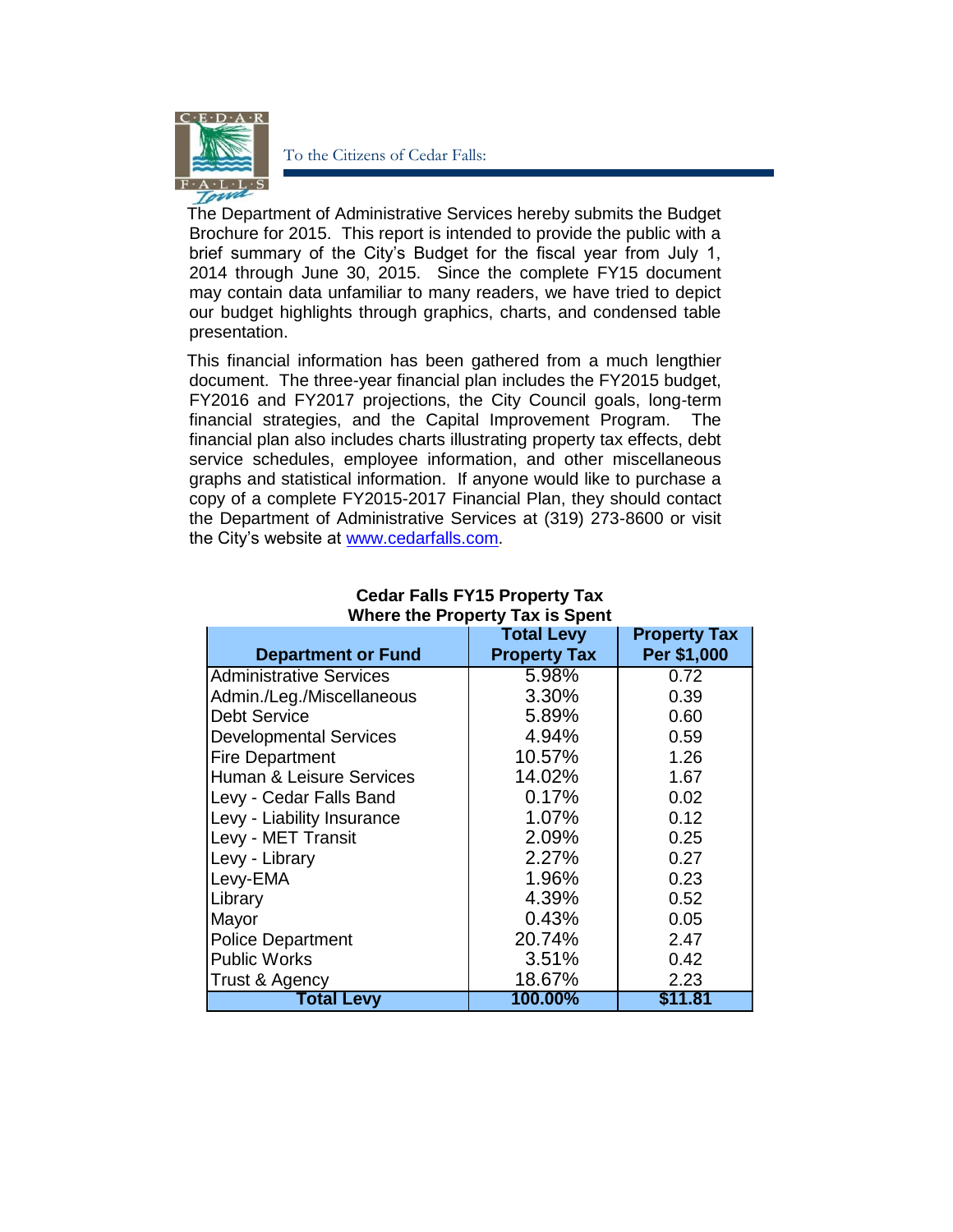With a wide variety of services and \$74 million in budgeted revenues and expenses, YOUR EARLY INPUT AND PARTICIPATION can have a significant influence on the services, which are provided, and on how resources are allocated to those services. For this process to succeed, citizen participation early in the budget process is vital.

### **SO PLEASE GET INVOLVED EARLY! WHAT HAPPENS AND WHEN?**

The City Budget process begins nearly twelve months before the actual start of the budget year, which runs from July 1st through June 30th. This process provides for:

- A substantial degree of citizen input
- Formal direction from elected officials
- Preparation of the proposed budget by City staff
- Final decision and adoption by the elected City Council

The FY2016 City Budget process includes the following tentatively scheduled meetings at City Hall. Citizens are welcome to attend.

| Monday, February 2, 2015  | $7:00$ p.m. | Maximum Budget Set       |
|---------------------------|-------------|--------------------------|
| Monday, February 16, 2015 | $7:00$ p.m. | Public Hearing &         |
|                           |             | Final Adoption of Budget |

# **Prepared by the Administrative Services Department**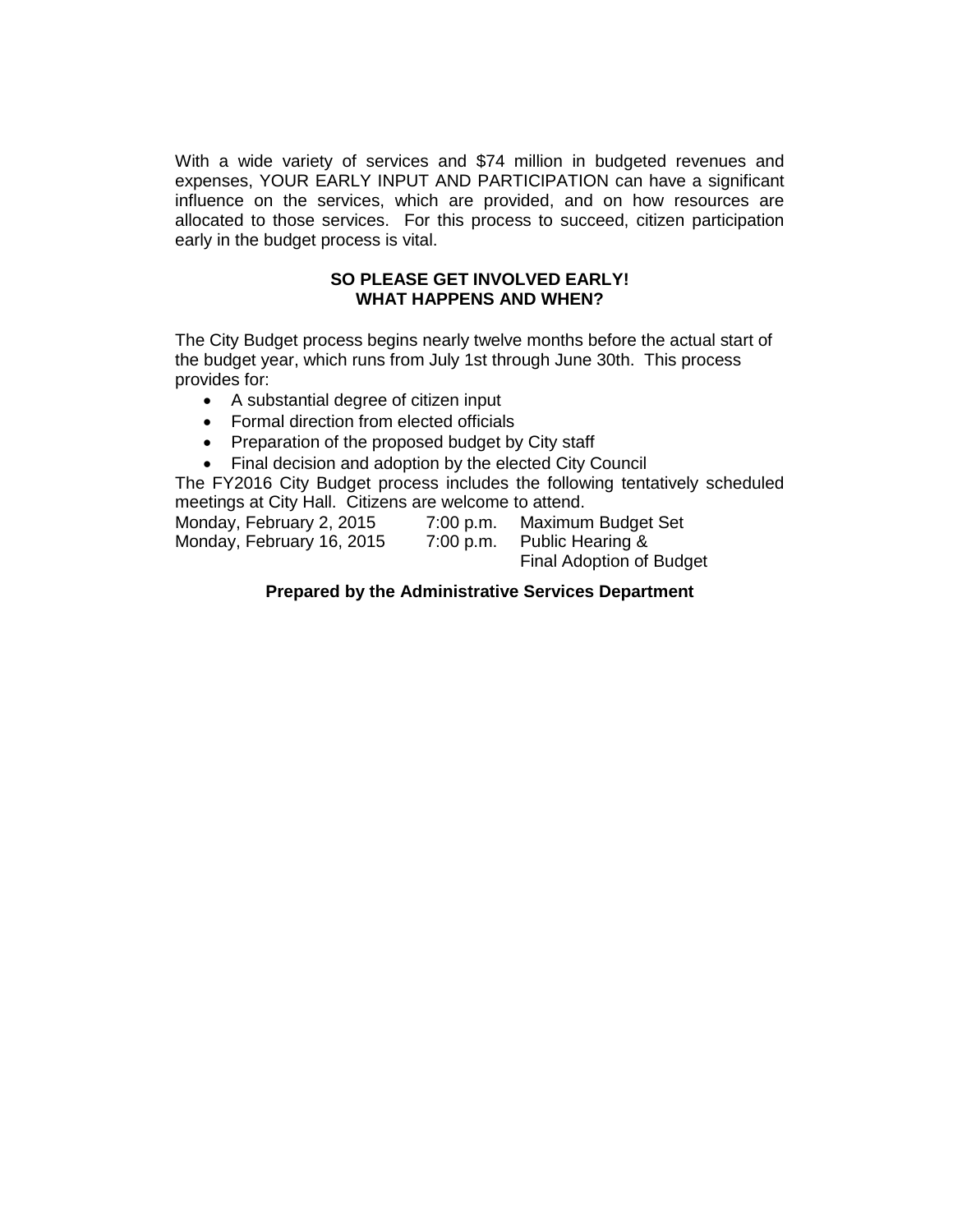

Cedar Falls local government continued to operate at one of the lowest per capita property tax rates among the 20 largest cities in Iowa in FY14.

| <b>City</b>            | <b>FY14 Tax Per Capita 2010 Population Abbreviation</b> |         |                 |
|------------------------|---------------------------------------------------------|---------|-----------------|
| Marshalltown           | 407.78                                                  | 27,552  | МA              |
| <b>Burlington</b>      | 409.75                                                  | 25,663  | <b>BU</b>       |
| <b>Dubuque</b>         | 415.32                                                  | 57,637  | <b>DU</b>       |
| Ames                   | 428.30                                                  | 58,965  | AM              |
| <b>Sioux City</b>      | 446.96                                                  | 82,684  | <b>SC</b>       |
| Mason City             | 476.77                                                  | 28,079  | MC              |
| Marion                 | 497.41                                                  | 34,768  | МA              |
| <b>Cedar Falls</b>     | 499.09                                                  | 39,260  | <b>CF</b>       |
| <b>Fort Dodge</b>      | 525.09                                                  | 25,206  | FD              |
| Des Moines             | 548.56                                                  | 203,433 | <b>DM</b>       |
| Ankeny                 | 564.47                                                  | 45,582  | <b>AN</b>       |
| <b>Urbandale</b>       | 572.06                                                  | 39,463  | <b>UR</b>       |
| Waterloo               | 599.23                                                  | 68,406  | <b>WA</b>       |
| Clinton                | 625.60                                                  | 26,885  | CL              |
| <b>Davenport</b>       | 675.51                                                  | 99,685  | DA              |
| <b>Council Bluffs</b>  | 679.53                                                  | 62,230  | $\overline{CB}$ |
| <b>Cedar Rapids</b>    | 692.98                                                  | 126,326 | <b>CR</b>       |
| <b>Bettendorf</b>      | 702.01                                                  | 33,217  | ВE              |
| <b>lowa City</b>       | 747.94                                                  | 67,862  | $\overline{C}$  |
| <b>West Des Moines</b> | 835.20                                                  | 56,609  | <b>WDM</b>      |
| <b>Average</b>         | 567.48                                                  |         |                 |



Between FY09 and FY15, the tax rate decreased \$1.47. In FY15, the rollback factor that determines residential taxable values increased from 52.82% to 54.40%. This combined with the decrease in tax rate will show a net effect of 1.20% increase for the average home owner. In FY15, the tax rate will decrease from \$12.02 to \$11.81.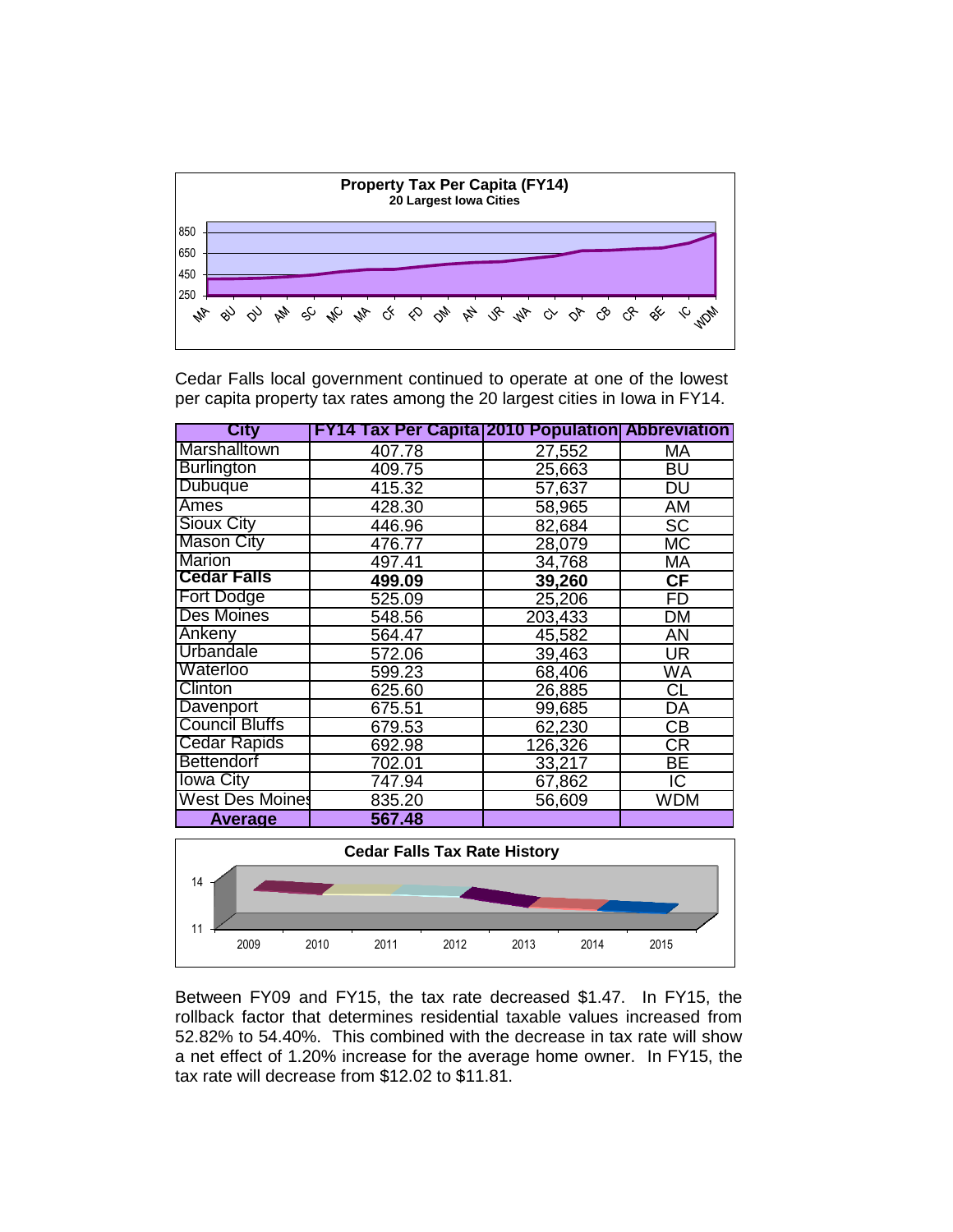



To calculate the tax breakdown for your own home, divide your property's TAXABLE VALUE by 1,000; enter the result into column (B) and multiply by the figures in column (A).

\* To calculate the Homestead Credit, divide \$4,850 by 1,000 and multiply by the total tax rate in Column (A). To calculate the Military credit, divide \$1,852 by 1,000 and multiply the total tax rate in column (A). Homestead and Military credits are deducted from the total tax due.

The following is an example for a home with a GROSS ASSESSED VALUE of \$100,000: \$100,000 x 52.8166% (State Rollback) = \$52,817 (Taxable Value)/1,000 = 52.82 x \$12.02 = \$634.90 paid in City taxes; \$677.68 paid in School taxes; \$317.98 paid in County taxes; \$72.36 paid in H.C.C. & Other taxes; and \$1,702.92 paid in total. If applicable, Military and Homestead credits would reduce the total tax due by \$216.01.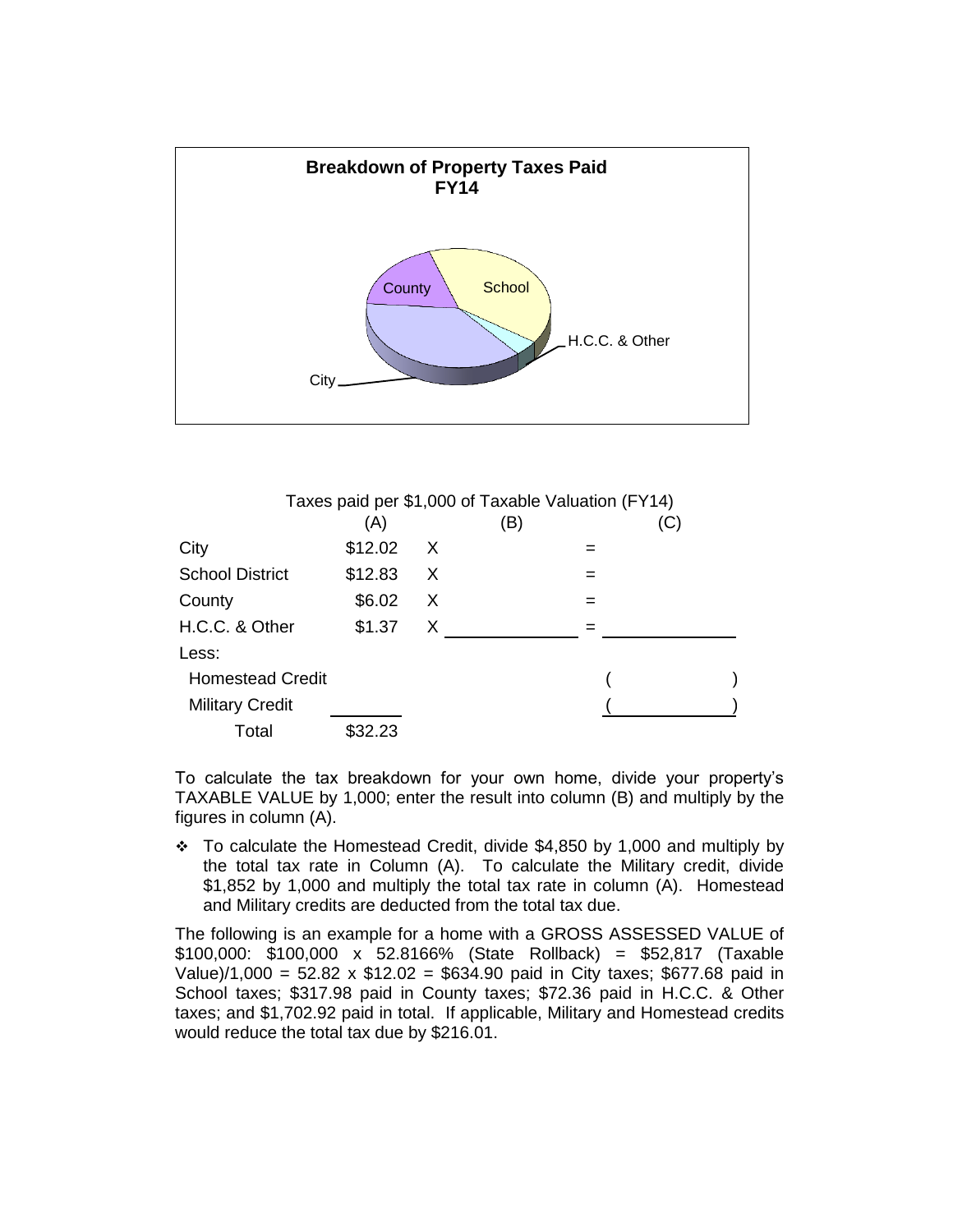

# **REVENUE TERMS**

**Property Taxes:** Funds received from taxes levied against private property. **TIF Revenues:** Funds provided by incremental increases in tax revenues derived from increased taxable valuations in TIF districts.

**Other City Taxes:** Funds received from local option sales tax and hotel/motel taxes.

**Licenses and Permits:** Fees paid by persons for various items such as building permits, burial permits, and business licenses.

**Use of Money & Property:** Income received on investments and lease income.

**Intergovernmental:** Funds received from the Federal or State Government such as Block Grants, Rent Assistance, Road Use Tax, Liquor Profits, Backfill and funds received from the Cedar Falls Utilities.

**Charges for Services:** Fees paid by persons for services they use such as garbage collection, sewer rental and other services.

**Miscellaneous:** All other sources of revenue received, including refunds and donations.

**Other Financing Sources:** Monies transferred between various funds of the City and bond proceeds.